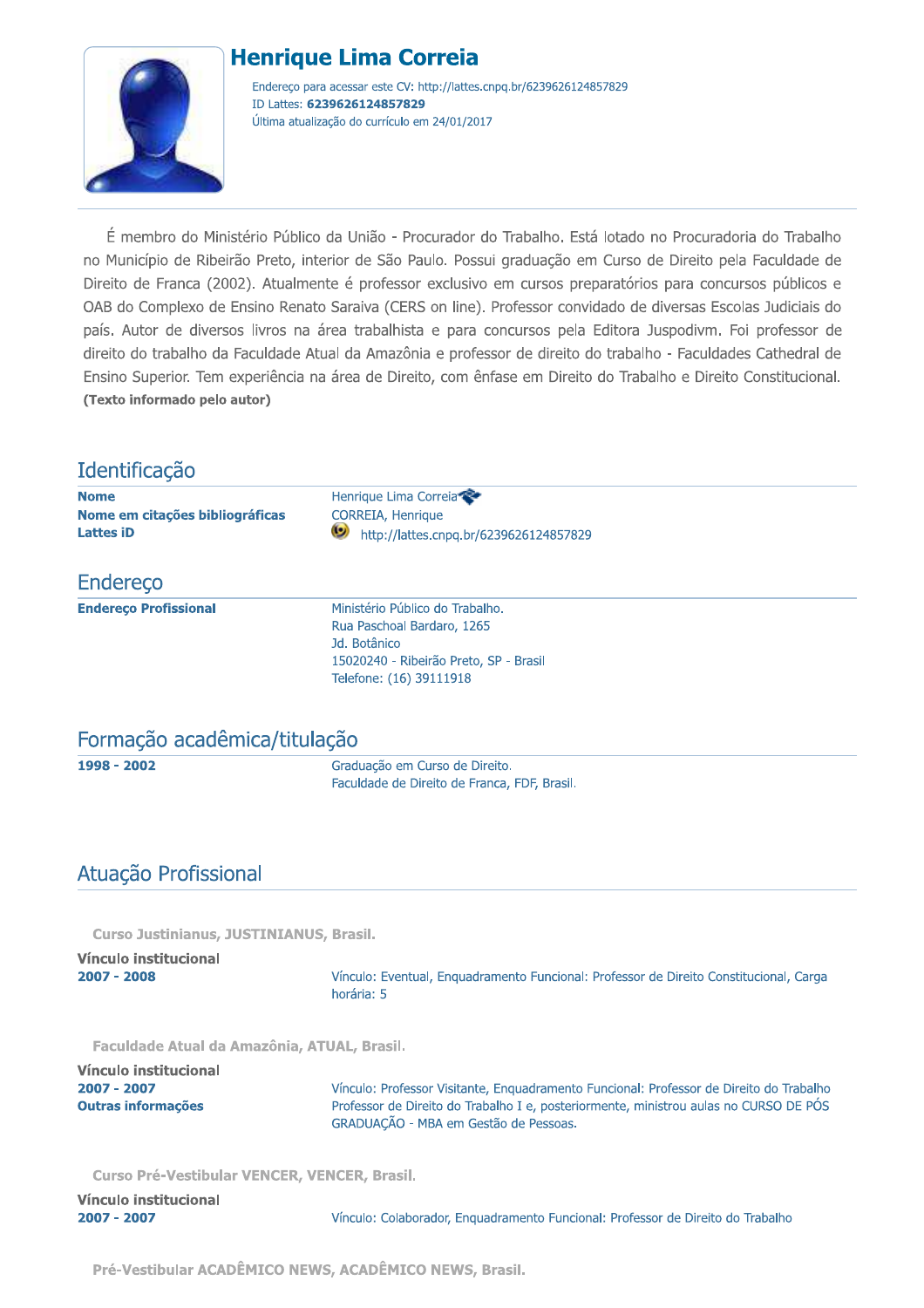Eaculdades Cathedral de Ensino Superior, EACES, Brasil

| <b>I acuidades catileural de Libilio Superior, i Aclis, prasil.</b> |                                                                                                                                                                                                                                                                                                                                                    |
|---------------------------------------------------------------------|----------------------------------------------------------------------------------------------------------------------------------------------------------------------------------------------------------------------------------------------------------------------------------------------------------------------------------------------------|
| Vínculo institucional<br>2007 - 2007<br><b>Outras informações</b>   | Vínculo: Celetista, Enquadramento Funcional: Professor, Carga horária: 16<br>Foi Professor de Direito Individual de Trabalho.                                                                                                                                                                                                                      |
| Central de Cursos Professor Pimentel, CCPP, Brasil.                 |                                                                                                                                                                                                                                                                                                                                                    |
| Vínculo institucional<br>$2004 - 2006$                              | Vínculo: Colaborador, Enquadramento Funcional: Professor de Direito, Carga horária: 30,<br>Regime: Dedicação exclusiva.                                                                                                                                                                                                                            |
| <b>Outras informações</b>                                           | Professor de Direito e Processo do Trabalho e Direito Constitucional, Ministrou aulas em<br>diversos cursos, dentre eles, preparatório para Auditor Fiscal do Trabalho, da Receita<br>Federal e INSS. Técnico e Analista da Justiça Federal e Justiça do Trabalho. Oficial de<br>Justiça e Técnico Judiciário do Tribunal de Justiça de São Paulo. |
| Complexo Educacional Renato Saraiva, CERS, Brasil.                  |                                                                                                                                                                                                                                                                                                                                                    |
| Vínculo institucional                                               |                                                                                                                                                                                                                                                                                                                                                    |
| <b>2012 - Atual</b>                                                 | Vínculo: Autônomo, Enquadramento Funcional: Professor                                                                                                                                                                                                                                                                                              |
| Curso Praetorium, PRAETORIUM, Brasil.                               |                                                                                                                                                                                                                                                                                                                                                    |
| Vínculo institucional                                               |                                                                                                                                                                                                                                                                                                                                                    |
| $2008 - 2011$                                                       | Vínculo: Autônomo, Enquadramento Funcional: Professor                                                                                                                                                                                                                                                                                              |
| <b>Curso LFG, LFG, Brasil.</b>                                      |                                                                                                                                                                                                                                                                                                                                                    |
| Vínculo institucional<br>$2010 - 2013$                              | Vínculo: Autônomo, Enquadramento Funcional: Professor                                                                                                                                                                                                                                                                                              |
| Areas de atuação                                                    |                                                                                                                                                                                                                                                                                                                                                    |
| 1.                                                                  | Grande área: Ciências Sociais Aplicadas / Área: Direito / Subárea: Direito                                                                                                                                                                                                                                                                         |
| 2.                                                                  | Privado/Especialidade: Direito do Trabalho.<br>Grande área: Ciências Sociais Aplicadas / Área: Direito / Subárea: Direito<br>Público/Especialidade: Direito Constitucional.                                                                                                                                                                        |
| <b>Idiomas</b>                                                      |                                                                                                                                                                                                                                                                                                                                                    |
| <b>Inglês</b>                                                       | Compreende Bem, Fala Bem, Lê Bem, Escreve Bem.                                                                                                                                                                                                                                                                                                     |
| <b>Espanhol</b>                                                     | Compreende Razoavelmente, Fala Razoavelmente, Lê Razoavelmente.                                                                                                                                                                                                                                                                                    |
| Prêmios e títulos                                                   |                                                                                                                                                                                                                                                                                                                                                    |
| 2006                                                                | Aprovação no concurso do Procurador do Trabalho, Ministério Público do Trabalho.                                                                                                                                                                                                                                                                   |
| Produções                                                           |                                                                                                                                                                                                                                                                                                                                                    |
|                                                                     |                                                                                                                                                                                                                                                                                                                                                    |

Produção bibliográfica

### Artigos completos publicados em periódicos

Ordenar por

Ordem Cronológica

 $\mathbf{1}$ CORREIA, Henrique. Possibilidade de extinção dos direitos sociais através de Emenda Constitucional. Revista Nacional de Direito do Trabalho, v. 81, p. 48-49, 2005.

 $\checkmark$